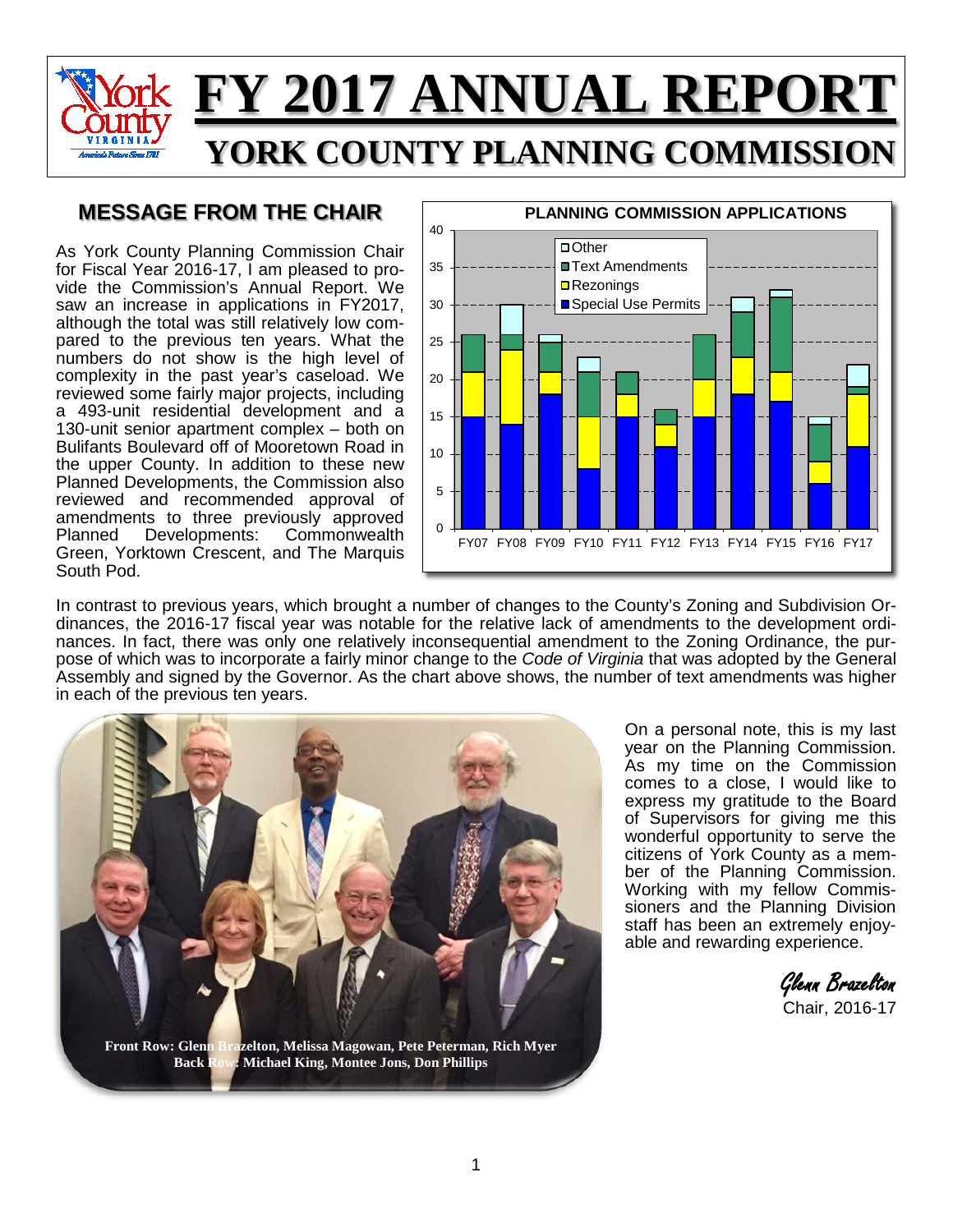| <b>Application</b><br><b>No. &amp; PC</b><br><b>Mtg. Date</b> | <b>Applicant</b>                                  | <b>Description</b>                                                                                                                                                                                                                                                                                                                                                                                                                                                                                                                                                                                                                                                                                                                                                                                                    | <b>Board Action &amp;</b><br><b>Resolution or</b><br><b>Ordinance No.</b> |
|---------------------------------------------------------------|---------------------------------------------------|-----------------------------------------------------------------------------------------------------------------------------------------------------------------------------------------------------------------------------------------------------------------------------------------------------------------------------------------------------------------------------------------------------------------------------------------------------------------------------------------------------------------------------------------------------------------------------------------------------------------------------------------------------------------------------------------------------------------------------------------------------------------------------------------------------------------------|---------------------------------------------------------------------------|
| PD-41-16<br>7/13/16                                           | Yorktown Crescent<br><b>LLC</b>                   | Amend conditions of approval for the Yorktown Crescent mixed-<br>used development by amending the development timing re-<br>quirements to increase from 27 to 42 the number of residential<br>units that can be built prior to the construction of a community<br>meeting room and other amenities                                                                                                                                                                                                                                                                                                                                                                                                                                                                                                                    | Approved<br>Ord. No. 16-9                                                 |
| <b>YVA-37-16</b><br>7/13/16                                   | Grace Episcopal<br>Church                         | Request for Yorktown Village Activity approval to authorize a 9-<br>foot front yard setback and a 5-foot side yard setback for an<br>accessory deck on an existing structure rather than the normally<br>required 25-foot front yard and 10-foot side yard setbacks along<br>the northern and eastern property lines of a 0.27-acre parcel<br>located at 109 Church Street                                                                                                                                                                                                                                                                                                                                                                                                                                            | Approved<br>R <sub>16</sub> -88                                           |
| UP-876-16<br>8/10/16                                          | Millwood LLC                                      | Private school in an existing building on a 1.9-acre parcel locat-<br>ed at 116 Palace Lane                                                                                                                                                                                                                                                                                                                                                                                                                                                                                                                                                                                                                                                                                                                           | Approved<br>R <sub>16</sub> -104                                          |
| PD-42-16<br>9/14/16                                           | Marquis Williamsburg<br><b>RE Holdings LLC</b>    | Rezone 11.9 acres along the northern boundary of The Marquis<br>"South Pod" property located at 900 Marquis Parkway from EO<br>(Economic Opportunity) to PDR (Planned Development Resi-<br>dential); and amend the Overall Development Master Plan and<br>proffer statement for The Marquis "South Pod" by 1) relocating<br>and enlarging the proffered elementary school site; 2) removing<br>the 189-unit townhouse component, increasing the permitted<br>number of apartment units from 300 to 418, and increasing the<br>permitted number of single-family detached units from 161 to<br>182; 3) reconfiguring the layout of the single-family detached<br>section and relocating and reconfiguring the apartment section;<br>and 4) eliminating a proposed hotel site approved by the Board<br>in February 2014 | Approved<br>Ord. No. 16-10(R)                                             |
| ZT-171-16<br>9/14/16                                          | York County Board of<br>Supervisors               | Amend Section 24.1-801 of the Zoning Ordinance to provide<br>that for any nonconforming use for which a business license<br>was issued for such use and the holder of such business li-<br>cense has operated continuously in the same location for at<br>least 15 years and has paid all local taxes related to such use,<br>the holder of such business license can apply for a rezoning or<br>a Special Use Permit without having to pay a filing fee                                                                                                                                                                                                                                                                                                                                                              | Approved<br>Ord. No. 16-11                                                |
| PD-44-16<br>10/12/16                                          | Commonwealth<br>Green, LLLP                       | Amend voluntarily proffered conditions of approval for the<br>Commonwealth Green mixed-use development to provide that<br>the proffered road connection between Route 17 and Com-<br>monwealth Drive will be built within two years of the issuance of<br>the first townhouse – rather than townhouse or apartment –<br>building permit. The properties are located at 501 and 600<br>Commonwealth Drive.                                                                                                                                                                                                                                                                                                                                                                                                             | Approved<br>Ord. No. 16-13                                                |
| PD-43-16<br>11/9/16                                           | Marlyn Development<br>Corporation                 | Rezone 6.5 acres located at 300-ZZ and 300-Z1 Bulifants<br>Boulevard from Economic Opportunity (EO) to Planned Devel-<br>opment Residential (PDR), subject to proffered conditions, for<br>the purpose of establishing an independent living senior hous-<br>ing development with a maximum of 130 dwelling units                                                                                                                                                                                                                                                                                                                                                                                                                                                                                                     | Approved<br>Ord. No. 16-14                                                |
| ZM-172-16 &<br>11/9/16                                        | Virginia Health<br>Services, Inc.                 | Rezone 6.0 acres at 113 Battle Road from R20 (Medium Densi-<br>ty Single Family Residential) to GB (General Business) subject<br>to proffered conditions                                                                                                                                                                                                                                                                                                                                                                                                                                                                                                                                                                                                                                                              | Approved<br>Ord. No. 16-16                                                |
| UP-878-16                                                     |                                                   | Forty-unit senior housing assisted living addition to an existing<br>nursing home at 113 Battle Road                                                                                                                                                                                                                                                                                                                                                                                                                                                                                                                                                                                                                                                                                                                  | Approved<br>R <sub>16</sub> -131                                          |
| UP-879-17<br>1/11/17                                          | Kevin D. Earley                                   | Bed-and-breakfast inn at 408 Spivey Lane                                                                                                                                                                                                                                                                                                                                                                                                                                                                                                                                                                                                                                                                                                                                                                              | Denied*                                                                   |
| UP-881-17<br>2/8/17                                           | William and Mary Real<br><b>Estate Foundation</b> | Warehouse facility at 200 Lightfoot Road (Route 646)                                                                                                                                                                                                                                                                                                                                                                                                                                                                                                                                                                                                                                                                                                                                                                  | Approved<br>R <sub>17</sub> -26                                           |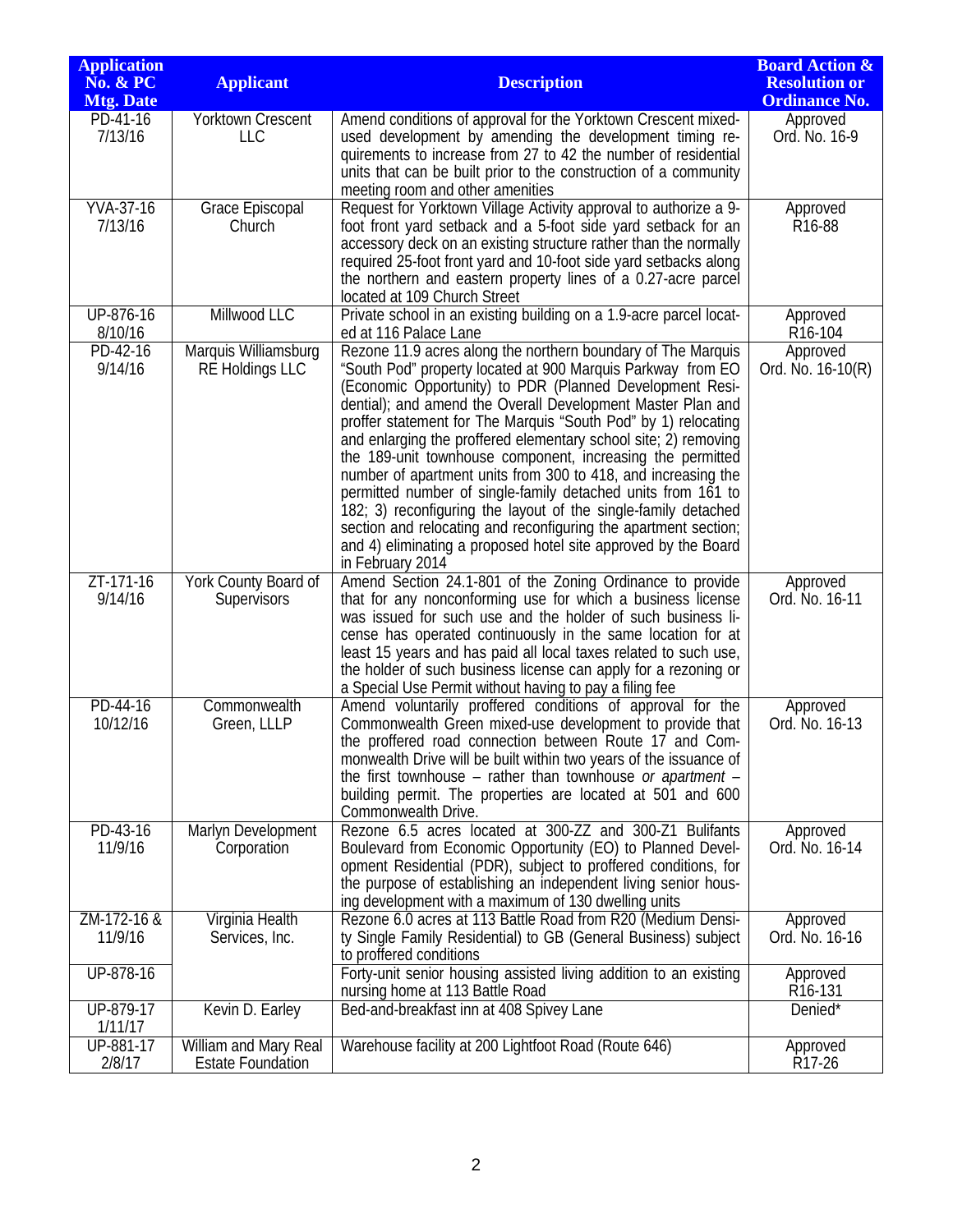| <b>Application</b><br><b>No. &amp; PC</b><br><b>Mtg. Date</b> | <b>Applicant</b>                            | <b>Description</b>                                                                                                                                                                                                                                                                                             | <b>Board Action &amp;</b><br><b>Resolution or</b><br><b>Ordinance No.</b> |
|---------------------------------------------------------------|---------------------------------------------|----------------------------------------------------------------------------------------------------------------------------------------------------------------------------------------------------------------------------------------------------------------------------------------------------------------|---------------------------------------------------------------------------|
| ZM-170-16<br>3/8/17                                           | Harrison and Lear, Inc.                     | Rezone 113.8 acres located at 517 Yorktown Road from RR<br>(Rural Residential) to R20 (Medium-density single family resi-<br>dential) subject to voluntarily proffered conditions, for the pur-<br>pose of developing a 113-lot subdivision of single-family de-<br>tached houses                              | Approved**<br>Ord. No. 17-15                                              |
| UP-882-17                                                     | Carol Colon                                 | Massage therapy as a home occupation in conjunction with a                                                                                                                                                                                                                                                     | Approved                                                                  |
| 3/8/17                                                        |                                             | single-family detached home at 3800 Goodwin Neck Road                                                                                                                                                                                                                                                          | R17-46                                                                    |
| PD-46-17<br>4/12/17                                           | <b>Bulifants Residential,</b><br><b>LLC</b> | Rezone 83.6 acres at 200, 300, and 401 Ashby Park and 401<br>and 501 Bulifants Boulevard from Economic Opportunity (EO) to<br>Planned Development Residential (PDR), subject to proffered<br>conditions, for the purpose of establishing a residential devel-<br>opment consisting of up to 493 dwelling units | Approved<br>Ord. No. 17-4                                                 |
| SE-24-17                                                      | <b>Steven Saunders</b>                      | Expansion of a nonconforming auto repair garage with body                                                                                                                                                                                                                                                      | Approved                                                                  |
| 4/12/17                                                       |                                             | work at 104 Railway Road                                                                                                                                                                                                                                                                                       | $R17-57(R)$                                                               |
| UP-883-17<br>4/12/17                                          | 7-Eleven, Inc.                              | Convenience store with gas pumps in the northwest quadrant of<br>the intersection of Route 17 and Oriana Road (Route 620)                                                                                                                                                                                      | Denied*                                                                   |
| <b>YVA-39-17</b>                                              | Robert and Theresa                          | Detached accessory apartment in conjunction with an existing                                                                                                                                                                                                                                                   | Approved                                                                  |
| 5/10/17                                                       | Hodson                                      | single-family detached home at 207 Nelson Street (Route 1005)                                                                                                                                                                                                                                                  | R17-75                                                                    |
| UP-875-16                                                     | <b>Old Dominion</b>                         | Mini-storage warehouse facility at 7800 George Washington                                                                                                                                                                                                                                                      | Denied*                                                                   |
| 5/10/17                                                       | Associates, LC                              | Memorial Highway (Route 17)                                                                                                                                                                                                                                                                                    |                                                                           |
| UP-887-17<br>5/10/17                                          | Daniel Forrest, Areion<br>Equestrian        | Major amendment to a previously approved Special Use Permit<br>to authorize an increase in the number of horses permitted for a<br>commercial stable, from seven (7) to fifteen (15) at 506 York-<br>town Road (Route 706)                                                                                     | Denied                                                                    |
| UP-888-17                                                     | T&S Associates, Inc.                        | Towing service/automobile storage yard at 1570 Penniman                                                                                                                                                                                                                                                        | Approved                                                                  |
| 6/14/17                                                       |                                             | Road (Route 641)                                                                                                                                                                                                                                                                                               | R <sub>17</sub> -101                                                      |
| UP-889-17                                                     | <b>Ewell Industrial Park</b>                | Towing service/automobile storage yard at 5676 Mooretown                                                                                                                                                                                                                                                       | Approved                                                                  |
| 6/14/17                                                       |                                             | Road (Route 603)                                                                                                                                                                                                                                                                                               | R <sub>17</sub> -100                                                      |
| UP-890-17<br>6/14/17                                          | <b>Timothy Hyatt</b>                        | Bed and breakfast inn at 118 Sandbox Lane (private road)                                                                                                                                                                                                                                                       | Board considera-<br>tion postponed at<br>the applicant's<br>request       |

Except as noted below, the Board of Supervisors' actions were consistent with the Planning Commission's recommendations. \*Planning Commission recommended approval.

\*\*Planning Commission recommended denial. The developer subsequently revised the project to address the Commission's concerns.

#### **Application Highlights**

In April 2017, the Planning Commission considered and recommended approval of one of the largest residential development – in terms of the number of units – approved by the Board of Supervisors since the Villages of Kiln Creek in 1988. This project, named Arbordale, will be located in the upper County at the end of Bulifants Boulevard near Michael Commons and the Williamsburg MarketCenter and across Mooretown Road from the Sentara Williamsburg Regional Medical Center. Approved by the Board in May 2017, Arbordale will consist of up to 493 housing units of various types, including single-family detached homes, townhouses, and apartments.

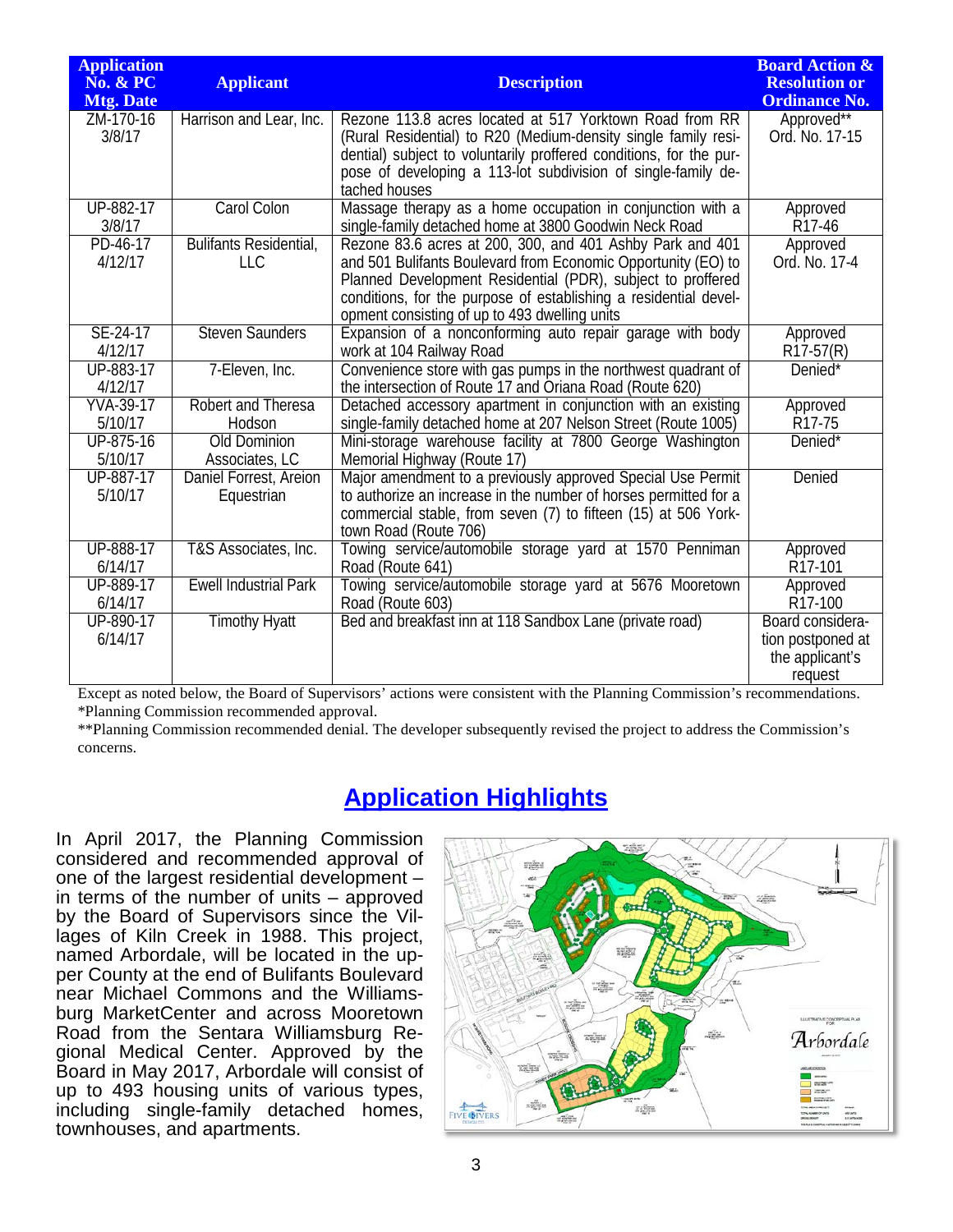### **Application Highlights (continued)**



The Commission also reviewed and recommended approval of a proffer amendment for another mixed-use development, Yorktown Crescent, which was first approved in 2011. Now under construction on Fort Eustis Boulevard east of Route 17, this 210-unit development will include a mix of townhouses, duplexes, apartments, condos, and live-above units, along with roughly 30,000 square feet of commercial and office space. Under the amended proffer, approved by the Board in August 2016, the developer can build no more than 42 townhouses prior to building the first mixed-use building (i.e., residential units with ground-floor retail uses) and various recreational amenities.

Slightly smaller than Arbordale at 444 units (excluding sixty apartments in Newport News), the Commonwealth Green mixed-use development approved in 2012 was the subject of an application to amend a proffered condition regarding the construction of a road connection to Route 17. Located on Commonwealth Drive along the York County-Newport News border, this project consists of the 324-unit Commonwealth at York Apartments completed in 2016, with duplex condos, commercial space, and liveabove units to be built in future phases. The proffer amendment, approved by the Board in November 2016, ensures that the Route 17 connection will be built no more than two years after a building permit is issued for the first condo unit.



#### **Planning Commission Highlights**

- $\ge$  In FY2017 the Planning Commission held eleven regular meetings and considered eleven Special Use Permit applications, five Planned Development applications, two rezoning applications, two YVA (Yorktown Village Activity) applications, one Special Exception, and one Zoning Ordinance text amendment.
- The Commission welcomed new members Don Phillips (District 3) and Michael King (District 4), who replaced Tim McCulloch and Todd Mathes respectively. At-large member Melissa Magowan resigned from the Commission effective May 31, 2017, and Bruce Sturk was appointed to fill the remainder of her unexpired term.

| <b>YORK COUNTY PLANNING COMMISSION, FY2017</b> |                               |                 |  |  |
|------------------------------------------------|-------------------------------|-----------------|--|--|
| <b>Name</b>                                    | <b>Term</b>                   | <b>District</b> |  |  |
| <b>Glenn A. Brazelton (Chair)</b>              | July 1, 2013 - June 30, 2017  |                 |  |  |
| <b>Montgoussaint E. Jons (Vice Chair)</b>      | Feb. 4, 2014 - June 30, 2017  |                 |  |  |
| <b>Donald H. Phillips</b>                      | July 1, 2016 - June 30, 2020  | 3               |  |  |
| <b>Michael S. King</b>                         | June 21, 2016 - June 30, 2018 |                 |  |  |
| Richard M. Myer, Jr.                           | July 1, 2010 - June 30, 2018  |                 |  |  |
| Melissa S. Magowan                             | July 1, 2011 - May 31, 2017   | <b>At Large</b> |  |  |
| <b>Bruce R. Sturk</b>                          | June 20, 2017 - June 30, 2019 | <b>At Large</b> |  |  |
| Robert W. "Pete" Peterman                      | July 1, 2015 - June 30, 2019  | <b>At Large</b> |  |  |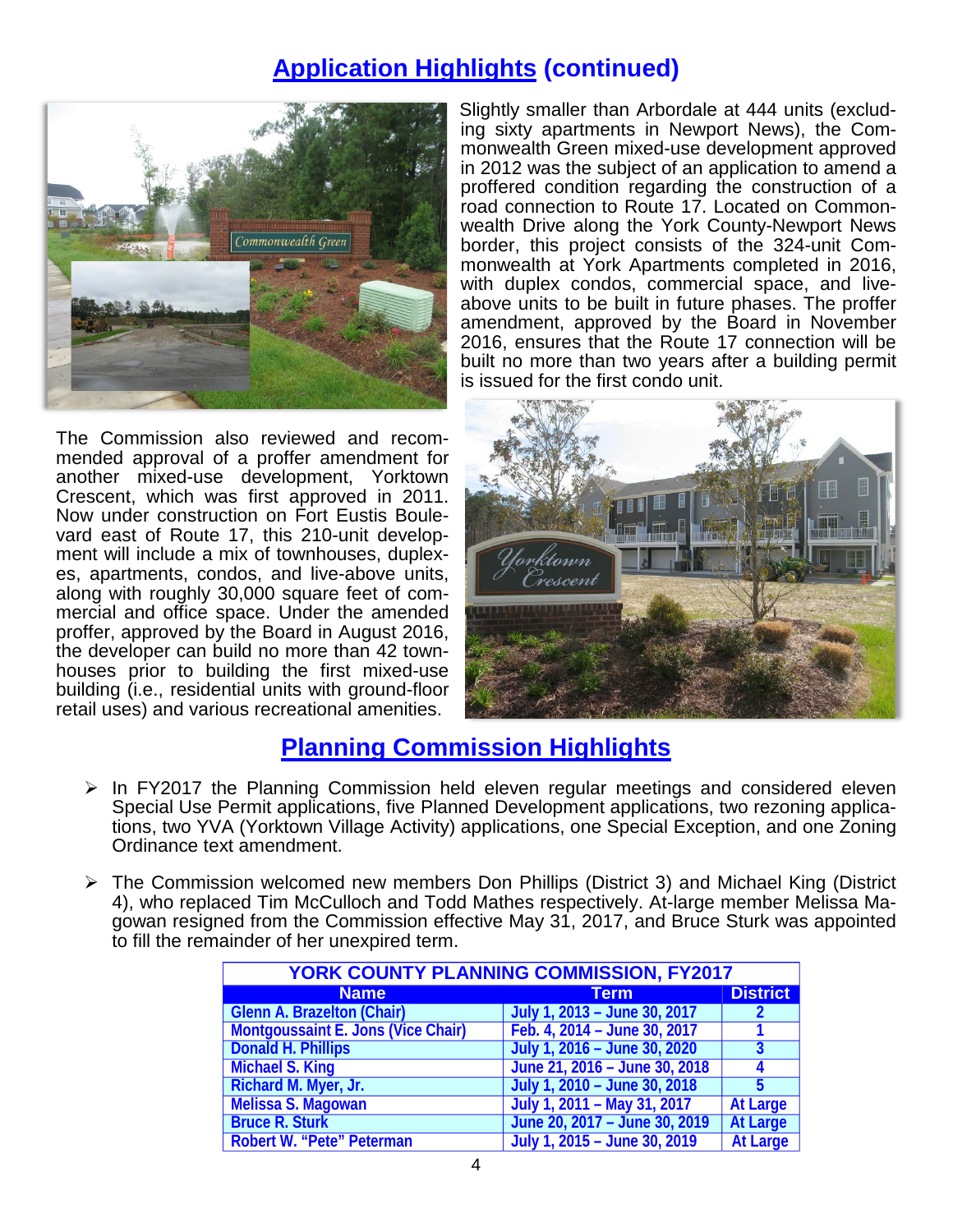### **Development Activity Report**

#### April 2018

|                                                                        | <b>Project / Applicant</b><br><b>Name</b> | <b>Location</b>             | <b>Description</b>                                                                                                                                                                                                                                                                                                                                                                                                                                                                                                                                       | <b>Comments</b>                                                               |
|------------------------------------------------------------------------|-------------------------------------------|-----------------------------|----------------------------------------------------------------------------------------------------------------------------------------------------------------------------------------------------------------------------------------------------------------------------------------------------------------------------------------------------------------------------------------------------------------------------------------------------------------------------------------------------------------------------------------------------------|-------------------------------------------------------------------------------|
| <b>Recent</b><br><b>Board</b><br><b>Actions</b>                        | Mid-Atlantic Land<br>Management, LLC      | 2000<br>Springfield<br>Road | Request to rezone from EO-Economic Opportunity to PDR-Planned<br>Development Residential, (with proffers) 79 acres of property located<br>at the end of Springfield Road and north of the King's Creek Plantation<br>timeshares development to allow development of 213 age-restricted<br>(senior) dwelling units consisting of single-family detached,<br>townhouse, and 4-plex structures.                                                                                                                                                             | <b>APPROVED</b><br>March 20, 2018                                             |
|                                                                        | Pavillion<br>Development<br>Company       | 2029/2031<br><b>GWMH</b>    | Request to rezone two parcels from R13 to $\overline{GB}$ and for a companion<br>Special Use Permit to authorize construction of an Autobell Car Wash<br>establishment involving four (4) parcels located between Oak Street<br>and Pine Street along the Route 17 frontage.                                                                                                                                                                                                                                                                             | <b>APPROVED</b><br>March 20, 2018                                             |
| <b>Applications</b><br><b>Pending</b><br><b>Board</b><br><b>Action</b> | Whittaker's Mill<br>Associates, LLC       | 1538 Penniman<br>Road       | Request to amend the York County Zoning Map by reclassifying a 0.4-<br>acre parcel located at 1538 Penniman Road (Route 641) and further<br>identified as Assessor's Parcel No. 11-94 from IL (Limited Industrial)<br>to PDR (Planned Development Residential) and EO (Economic<br>Opportunity) to authorize the expansion of the previously approved<br>Whittaker's Mill Planned Development from 222 to 230 dwelling units<br>subject to the same conditions voluntarily proffered for that<br>development.<br>Planning Commission recommends Approval | Scheduled for the<br>April 17, 2018<br><b>Board of Supervisors</b><br>meeting |
|                                                                        | James G. Raines                           | 104 Terrebonne<br>Road      | Request to amend the York County Zoning Map by reclassifying a 0.6-<br>acre parcel located at 104 Terrebonne Road (Route 1233) and further<br>identified as Assessor's Parcel No. 24-146A from GB (General<br>Business) to R20 (Medium density single-family residential) for the<br>purpose of constructing one single-family detached house.<br>Planning Commission recommends Approval                                                                                                                                                                | Scheduled for the<br>April 17, 2018<br><b>Board of Supervisors</b><br>meeting |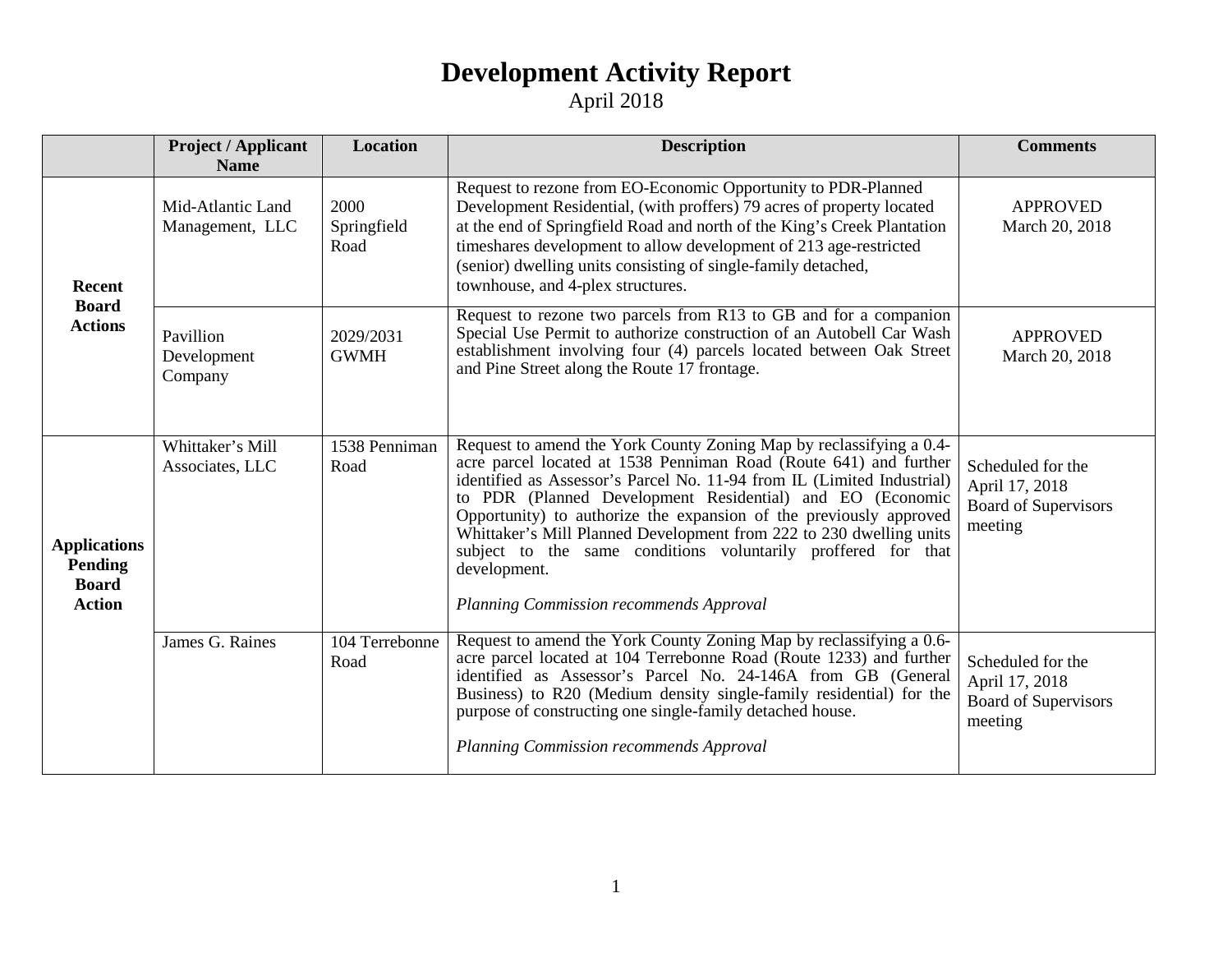### **Development Activity Report** April 2018

|                                                                 | Realmark Associates,<br><b>LLC</b>        | 6903 and 6909<br>George<br>Washington<br>Memorial<br>Highway | Request for a Special Use Permit to authorize use of the 5.6-acre<br>property on the southern quadrant of the Faulkner Road/Rt 17<br>intersection for an RV sales / display / service facility representing an<br>expansion of the Dodd RV establishment on the north side of Faulkner<br>Road.<br>Planning Commission recommends Approval | Scheduled for the<br>May 15, 2018 Board of<br>Supervisors meeting  |
|-----------------------------------------------------------------|-------------------------------------------|--------------------------------------------------------------|--------------------------------------------------------------------------------------------------------------------------------------------------------------------------------------------------------------------------------------------------------------------------------------------------------------------------------------------|--------------------------------------------------------------------|
| <b>Applications</b><br>Pending<br><b>Board</b><br><b>Action</b> | SXCW Properties II,<br><b>LLC</b>         | 305, 311,<br>311A, and 313<br><b>Bypass Road</b>             | Request for a Special Use Permit to authorize the establishment of a<br>Sam's Xpress car wash and fueling station on four parcels with a<br>combined area of approximately 3.6 acres located on the north side of<br><b>Bypass Road</b><br>Planning Commission recommends Approval                                                         | Scheduled for the<br>May 15, 2018 Board of<br>Supervisors meeting  |
|                                                                 | Johnston's Chimney<br>Sweep, LLC          | 205 Fielding<br>Lewis Drive                                  | Request for a Special Use Permit to authorize non-resident employees<br>in conjunction with an existing home occupation.<br>Planning Commission recommends Approval                                                                                                                                                                        | Scheduled for the<br>May 15, 2018 Board of<br>Supervisors meeting  |
|                                                                 | <b>Cross Development</b>                  | 1920 GWMH                                                    | Request for a Special Use Permit, pursuant to Section 24.1-306<br>(category 12, no. 4) to authorize an auto body repair and painting<br>establishment on approximately 3.3 acres of land located at 1920<br>George Washington Memorial Highway (Route 17)                                                                                  | Scheduled for the<br>April 11, 2018 Planning<br>Commission meeting |
| <b>Future</b><br><b>Applications</b>                            | Cross<br>Development/Caliber<br>Collision | 305, 311,<br>311A, and 313<br><b>Bypass Road</b>             | Request a Special Use Permit to authorize the establishment of a car<br>wash and automobile fuel dispensing establishment pursuant to Section<br>24.1-306 of the York County Zoning Ordinance (Category 12, Nos. 1<br>and 2), on four parcels located at 305, 311, 311A, and 313 Bypass Road<br>(Route 60)                                 | Scheduled for the<br>April 11, 2018 Planning<br>Commission meeting |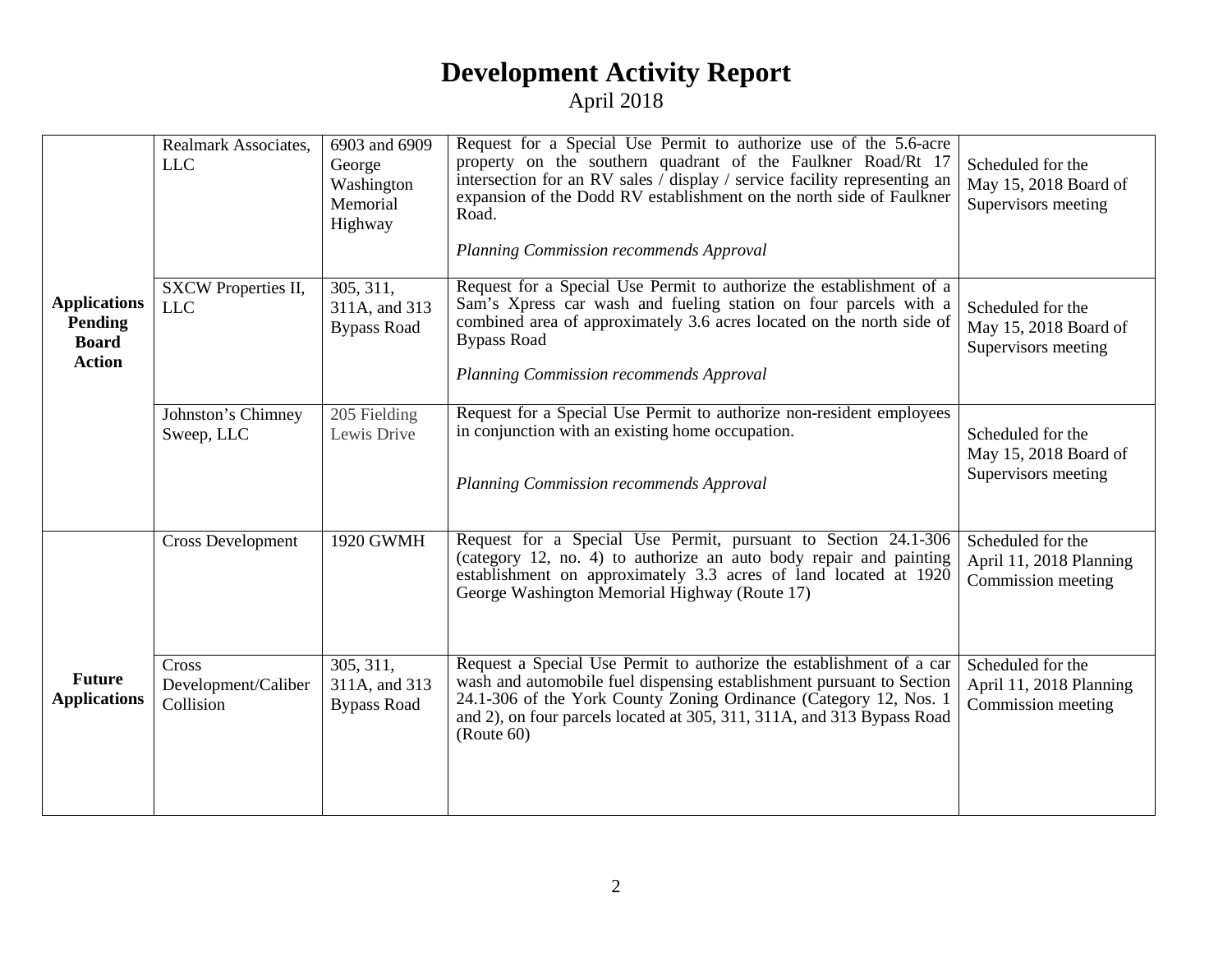### **Development Activity Report** April 2018

| <b>Future</b><br><b>Applications</b>                   | RA Property LLC                              | 7427, 7437,<br>7505, 7517,<br>7521, and 7529<br><b>GWMH</b> | Request to establish a farm equipment sales, rental, and service store on<br>property located at 7427, 7437, 7505, 7517, 7521, and 7529 George<br>Washington Memorial Highway                                                                                                                                                                                                                                                                                                                                                                                 | Scheduled for the<br>April 11, 2018 Planning<br>Commission meeting |
|--------------------------------------------------------|----------------------------------------------|-------------------------------------------------------------|---------------------------------------------------------------------------------------------------------------------------------------------------------------------------------------------------------------------------------------------------------------------------------------------------------------------------------------------------------------------------------------------------------------------------------------------------------------------------------------------------------------------------------------------------------------|--------------------------------------------------------------------|
|                                                        | Nelson's Grant<br>Development, LLC           | Route 17/Fort<br>Eustis Blvd.<br>intersection               | Request to rezone from GB-General Business to PDMU-Planned<br>Development-Mixed Use an undeveloped 1-acre portion of the Patriots<br>Square Shopping Center parcel to be incorporated into the existing<br>Nelson's Grant PDMU and developed with 19 townhouse units. The<br>applicant is also requesting modifications to the original Master Plan<br>and development approval that would increase the maximum number of<br>dwelling units from 112 to 137 and eliminate the ground floor<br>commercial space in one of the yet to be constructed buildings. | On hold per the request of<br>the applicant                        |
| <b>Site Plans</b><br>Approved                          | Dodd RV Trailer<br>Sales and Repair          | 7023 GWMH                                                   | Site Plan required by condition of Special Use Permit (UP-773-09)                                                                                                                                                                                                                                                                                                                                                                                                                                                                                             | Approved on March 5,<br>2018                                       |
| <b>Site Plans</b><br><b>Submitted</b>                  | None                                         |                                                             |                                                                                                                                                                                                                                                                                                                                                                                                                                                                                                                                                               |                                                                    |
| <b>Subdivision</b><br><b>Plans</b><br>Approved         | None                                         |                                                             |                                                                                                                                                                                                                                                                                                                                                                                                                                                                                                                                                               |                                                                    |
| <b>Subdivision</b><br><b>Plans</b><br><b>Submitted</b> | <b>Powell Plantation</b><br>preliminary plan | 409 Waller<br>Mill Rd                                       | Single family open space cluster development consisting of 326 lots                                                                                                                                                                                                                                                                                                                                                                                                                                                                                           |                                                                    |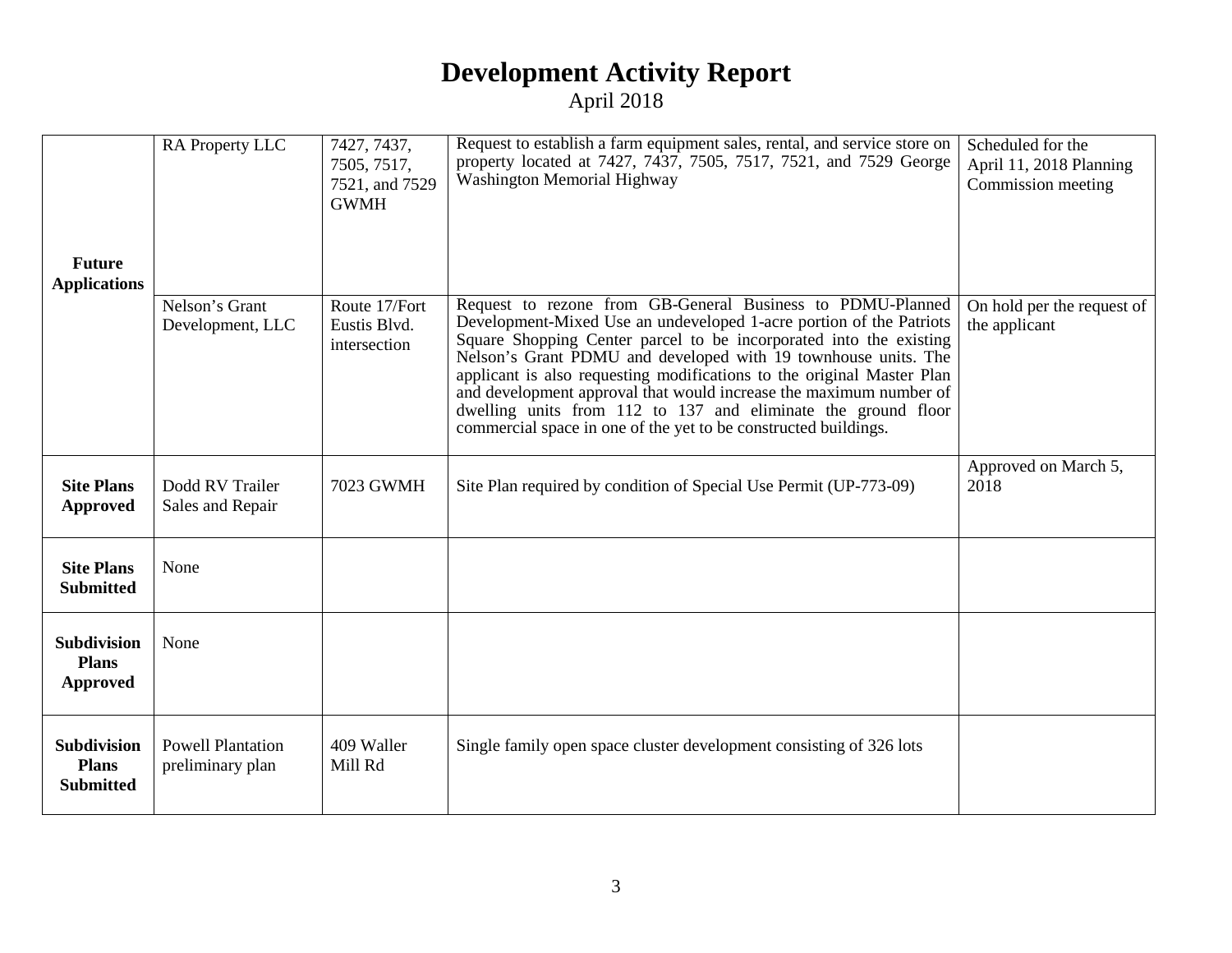# **Development Activity Report**

April 2018

| Land<br><b>Disturbing</b><br><b>Activity</b><br><b>Permits</b> | Riverside<br>Rehabilitation<br>Hospital | 250 Josephs Dr | Construction of a 60 bed, one story, rehabilitation hospital |  |
|----------------------------------------------------------------|-----------------------------------------|----------------|--------------------------------------------------------------|--|
| <b>HYDC</b><br><b>Actions</b>                                  | None                                    |                |                                                              |  |